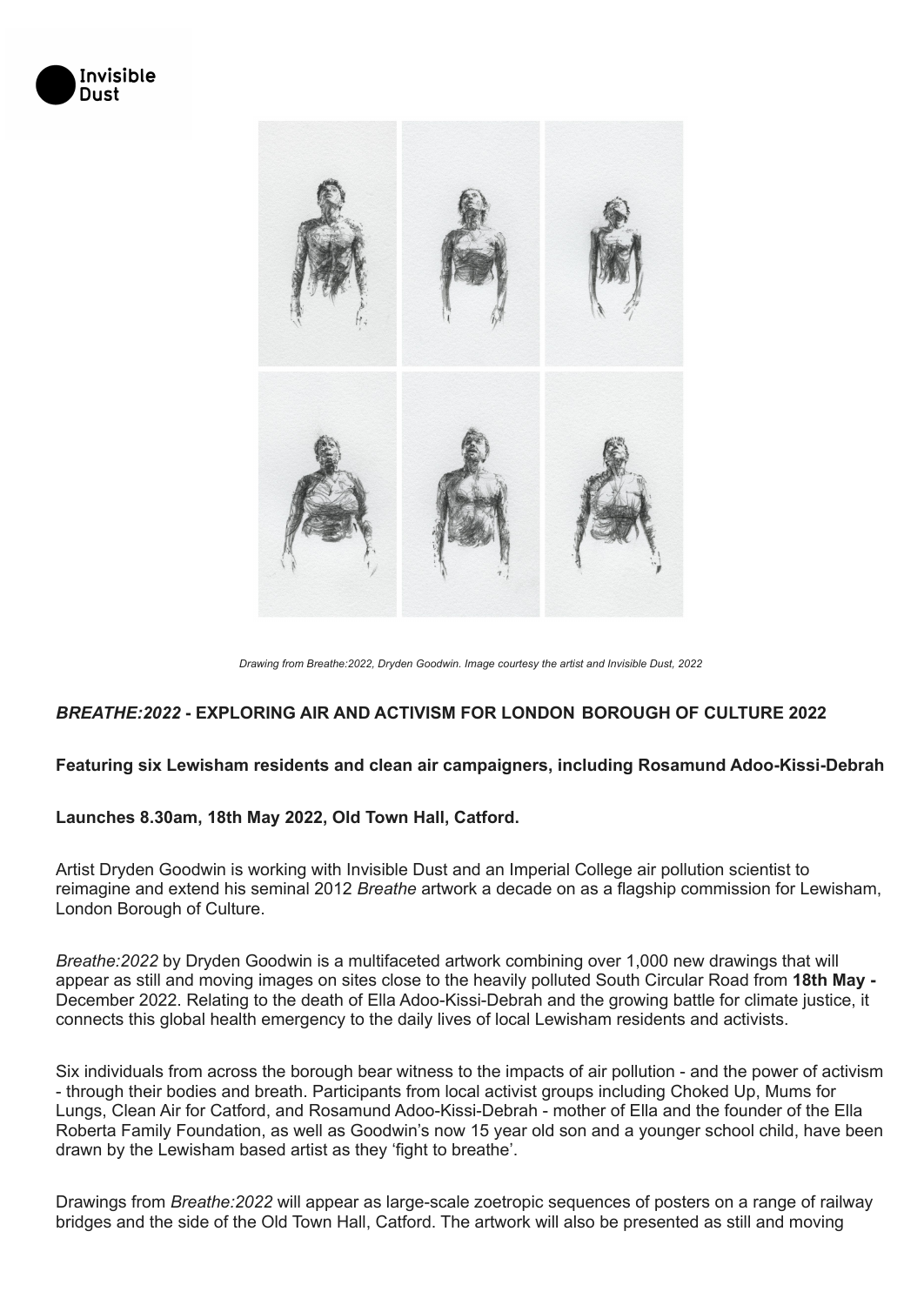images on a range of JCDecaux roadside hoardings, and will culminate as large-scale projection animating over 1,000 drawings in November 2022 to close the programme.

Appearing as a staged visual takeover of the borough over six months, starting in the choked underpasses of busy bridges, through to roadside hoardings and buildings, and finally projected up high - *Breathe:2022* asks us to both stay with the claustrophobia of 'fighting for breath' but begin to look upwards and outwards, towards the possibilities of community action and a clean air future for all.

## **Artist Dryden Goodwin:**

"I experience drawing as an act of empathy, thinking yourself into another person's life, their emotions and story as you draw them. As it's clear we don't all breathe the same air, the role of empathy will play a vital role if we are going to achieve the change needed locally and globally. Through making hundreds of drawings of these 6 individuals - the activists, my son and a younger local child - animation seems to become a metaphor *for essential collective action."*

## **Lucy Wood, Associate Art Science Producer for Invisible Dust:**

*"Dryden Goodwin's delicate yet powerful drawings of these inspiring Lewisham air campaigners enable us to* connect to what it is to be human and strive for clean air for our children and those vulnerable in our cities."

## **Participant Quotes:**

**Rosamund Adoo-Kisi-Debrah, Founder of Ella Roberta Family Foundation and** *Breathe: 2022* participant: "Art is a way of making the invisible visible, that's why I'm part of this project. It's about *awareness, about getting everybody on board. Politicians say people aren't ready, but they ARE ready. We can't go back, there's no turning back now – it's a red alert, it's a public health crisis"*

## **Anjali Raman-Middleton, Co Founder of Choked up and** *Breathe:2022* **participant:**

"For people of colour in particular we are forced to choose between our communities and culture, and our *health – this isn't a choice that anyone should have to make"*

2022 is the tenth anniversary of Dryden Goodwin's *Breathe* produced by art science organisation Invisible Dust with London air quality scientists. For his 2012 work Goodwin created an animation of over 1,000 drawings of his five-year-old son inhaling and exhaling air. Over several weeks in October 2012 Goodwin's film was projected large-scale on the roof of St Thomas' Hospital, London, opposite the Houses of Parliament.

Ten years on, the issue of air pollution is increasingly urgent. Lewisham is often at the centre of the national conversation, led in part by the urgent work of the Ella Roberta Family Foundation following the tragic death of Ella Kissi-Debrah after an asthma attack in 2013. In a 2020 landmark judgment, a coroner found "*exposure to excessive air pollution*" had contributed to her death, adding that "*the whole of Ella's life was lived in close proximity to highly polluting roads".* Lewisham Council has the policy to treat air pollution as a public health emergency; it is blighted with illegal levels of air quality, particularly around the South Circular Road, which has serious health impacts, often on the poorest communities.

The project is advised by Dr Ian Mudway of MRC Centre for Environment and Health, Imperial College London. Ian brings over 25 years of world-leading research in environmental toxicology, and his work is currently focused on understanding early life impacts of pollutants on the development of the lung and cognitive function in children living within urban populations.

*Breathe:2022* will also feature at the Wellcome Collection who will host original drawings by Goodwin, and a sound piece created from the participants' words, as part of their major new exhibition 'In the Air' opening on the 19th May 2022.

To extend the community engagement in this urgent topic, Invisible Dust will present a free 'community day of air action' in partnership with the Horniman Museum centered around *Breathe:2022* on 30th July 2022, and from September 2022 will run *Drawing Breath* - a schools programme enabling over 100 secondary pupils from across Lewisham the chance to work with Goodwin to co-create an ambitious air pollution-focussed animation.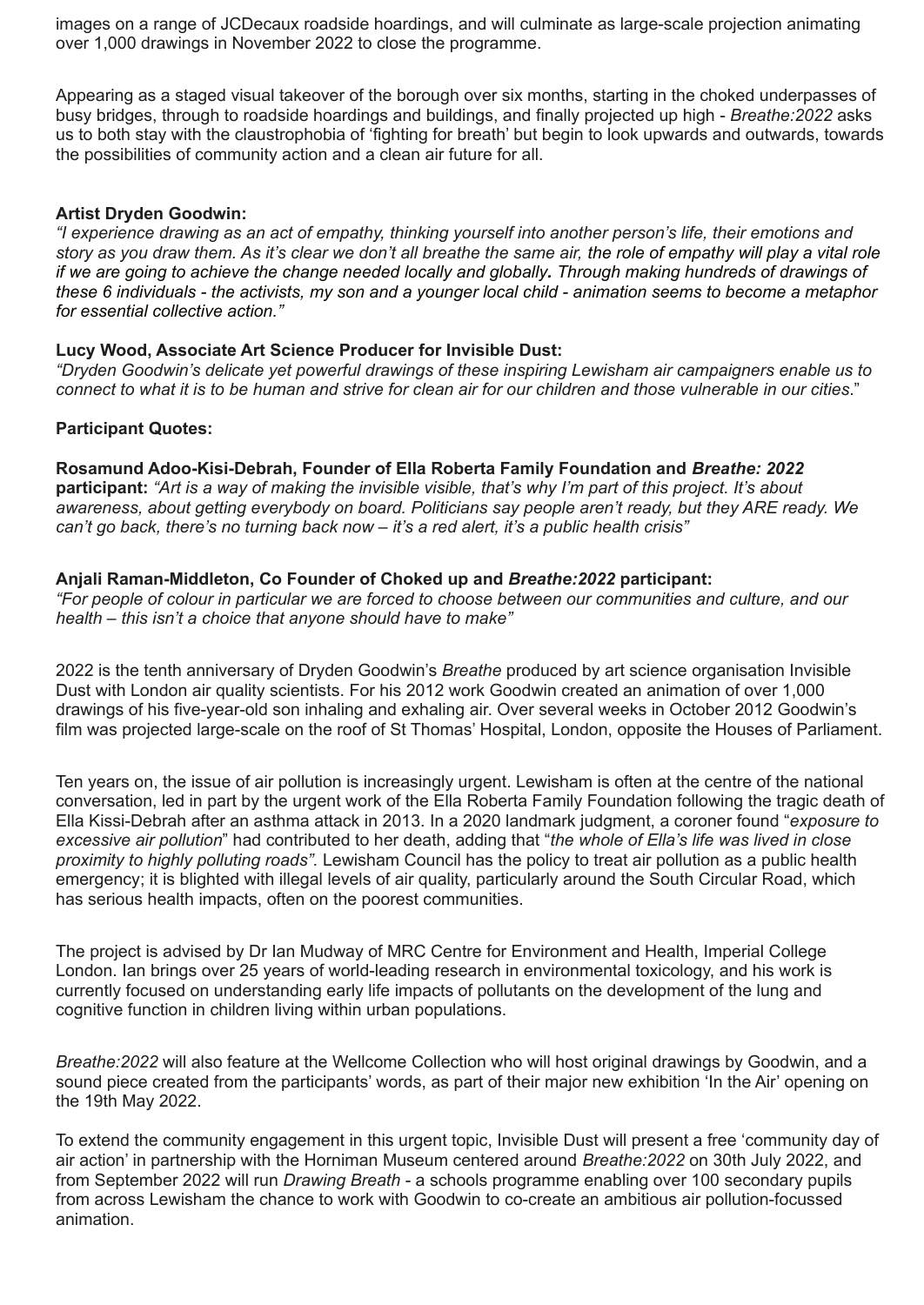*Breathe:2022* by Dryden Goodwin is commissioned by the Albany and produced by Invisible Dust and presented as part of *We Are Lewisham*. *We Are [Lewisham](http://www.wearelewisham.com/)* is presented by Lewisham Council and the Albany as part of the Mayor's London Borough of Culture 2022.

[Download](https://www.dropbox.com/sh/aawnkchc38m8ki1/AABzJpH89_8ztQYQNrJP-qGWa?dl=0) Images here **-** note all images must be credited: 'Drawing from *Breathe:2022*, Dryden Goodwin. Image courtesy the artist and Invisible Dust, 2022'

**Ends.**

## **For Media Enquiries contact:**

**Invisible Dust:** [tani@tburnsarts.com](mailto:tani@tburnsarts.com) or [Xixi@invisibledust.com](mailto:Xixi@invisibledust.com)

## **Notes to Editors**

## **Breathe:2022 - Wraparound Engagement programme**

*Breathe:2022* will also offer **a range of free engagement activities**. A day of 'Community Air Action' taking place on the 30th July 2022 at **The Horniman Museum and Gardens** will enable hundreds of people from across the community to connect creatively to the issues around air pollution, meet local air pollution campaigners and experts, and find out ways to take action. Workshops, performances and more will all be free to access on the day.

Dryden Goodwin working with Dr Ian Mudway will develop an art-science toolkit for the *Drawing Breath* schools programme, enabling Goodwin to collaborate with over a hundred Lewisham secondary school pupils and their teachers to create an ambitious breathing-focused crowd-sourced animation. Alongside the large-scale projection of the animations on the Old Town Hall in Catford at the end of November, a *Breathe:2022* **finale** event will celebrate the power of community action and further amplify the call for change.

#### **About Invisible Dust:**

Invisible Dust works with leading artists and scientists to produce unique and exciting works of contemporary art and new scientific ideas exploring our environment and climate change. We engage audiences with artist commissions, large scale events, education and community activities and seek to raise awareness of, and behaviour change around, increasingly urgent environmental concerns. Invisible Dust is based at Woodend, Scarborough and works across the UK and Internationally [www.invisibledust.com](http://www.invisibledust.com) Twitter: Invisible\_Dust Insta: @invisible\_dust

## **About the artist:**

Dryden Goodwin is an artist and filmmaker, engaging with different uses of drawing, the camera lens and soundtracks, he has made works for galleries, museums, public space, cinemas and online. His practice involves close observation and engagement with people, be they strangers encountered in the city, family and friends or specific groups with a shared experience of work or environment. His work explores the boundaries between anonymity and intimacy, public and private, individual emotional worlds and group dynamics. Goodwin's work has been shown extensively nationally and internationally, including exhibitions at Tate Modern, Tate Britain, Tate Liverpool, The Photographers' Gallery, London, The National Portrait Gallery, London, the Venice Biennale, OCAT Xi'an, China and the Hasselblad Foundation in Gothenburg, Sweden. His work in collections includes The Museum of Modern Art in New York, The Tate Collection, The National Portrait Gallery, London, The Arts Council Collection, UK and The Science Museum, London. He is a Professor at the Slade School of Fine Art, UCL.

[www.drydengoodwin.com](http://www.drydengoodwin.com)

## **About the** *Breathe:2022* **participants:**

**Rosamund Adoo-Kissi-Debrah** - Rosamund is the founder and director of the Ella Roberta Foundation, a charity named after her daughter, who died of air pollution related causes. The Ella Roberta Family Foundation is **part of the Clean Air Campaign**. It works to promote, educate and research causes and prevention of asthma within South East London. It raises awareness in local schools, at community events, and is involved in the new asthma tool-kit implementation. <http://ellaroberta.org> /